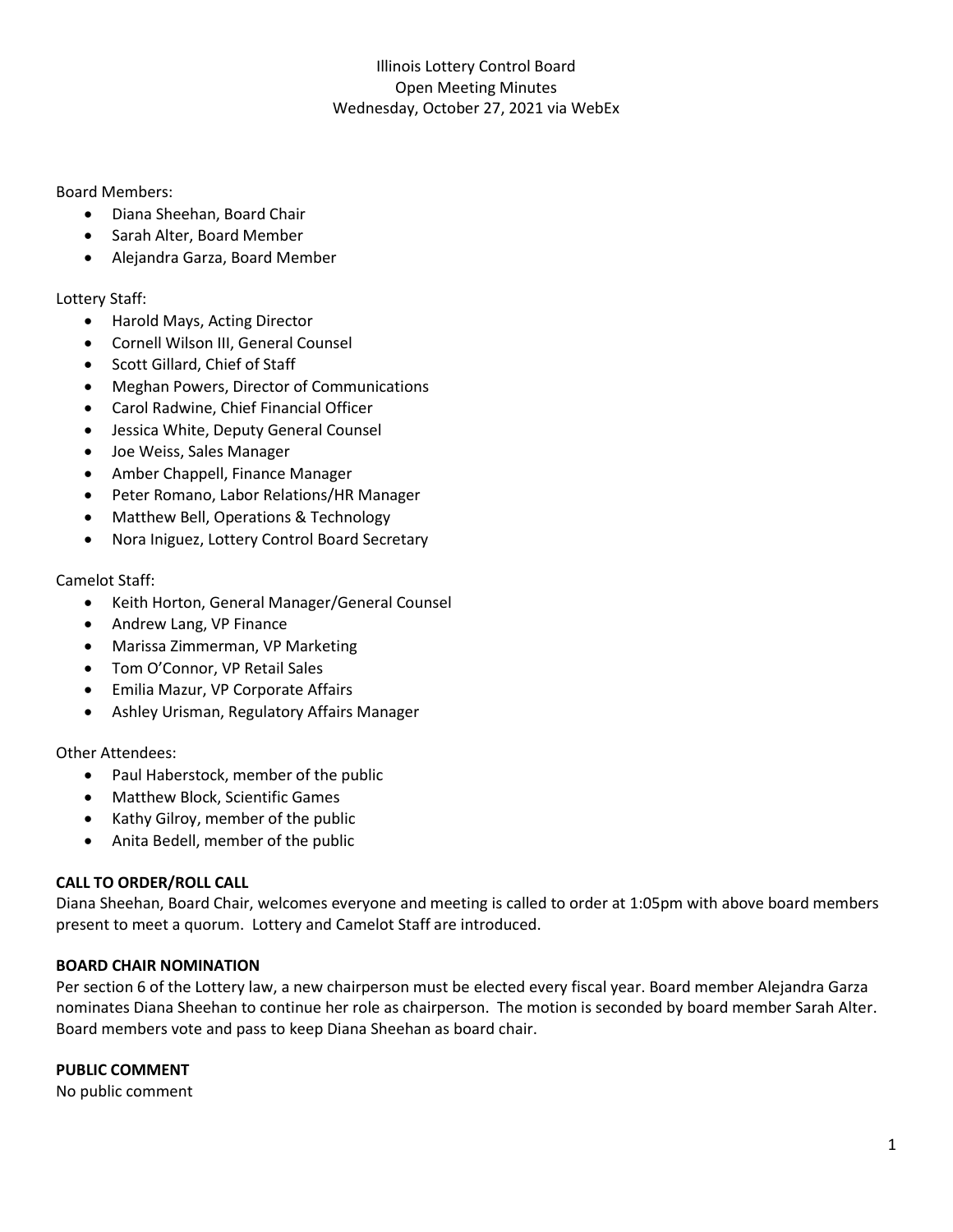### **OLD BUSINESS**

• *Approval of Minutes*

**Board members vote and unanimously approve and pass** the minutes of the Lottery Control Board meeting on 08/02/2021.

### **NEW BUSINESS**

• *Legal Update - Cornell Wilson*

There are no significant litigation, licensing, or compliance issues to report on. The Lottery legislative efforts for veto session will focus on section 7.12 which governs its internet program and is scheduled to be repealed on 07/01/2022. The department has been working with the legislature to extend that law and hopefully make it a permanent part of a Lottery statute.

• Vote on Lottery Control Board Meeting Dates for 2022

**Board members vote and unanimously approve and pass** next year's meeting dates as the following:

- $\circ$  01/26/2022
- o 04/27/2022 (Board chair stated 03/27/2022 in error)
- $O$  07/27/2022
- $O$  10/26/2022

Meetings will be conducted via WebEx starting at 1:30pm.

### **DIRECTOR'S REPORT**

- *Executive Summary - Keith Horton*
	- 1. Lottery has a positive  $1<sup>st</sup>$  quarter being ahead of budget by approximately 6% due to strong iLottery sales. Illinois has the largest digital Lottery for draw based games in the U.S.
	- 2. Lottery is cautiously optimistic for the  $2<sup>nd</sup>$  quarter but do see some challenges.
	- 3. Lottery retailers are having issues retaining staff and hiring which may affect product and sales.
	- 4. There is more competition in spending options as more gaming outlets are now open.
	- 5. Walmart, one of Lottery's largest retailers, is on schedule with expanding their offerings in the stores and Lottery looks forward to continue to grow with the retailer over the remainder of the year.
- *Sales Performance Q1 Sales (July- September) - Andrew Lang*
	- 1. After exceptional FY21 sales, the first quarter in FY22 at \$860 million is 6.3 % over budget.
	- 2. Strong Instant and Pick ticket sales coming into the year but have recently softened.
	- 3. Large jackpot rolls in Mega Million and Powerball had impact on draw-based sales for September and October.
	- 4. Pick game changes now deliver more to the Common School fund.
	- 5. iLottery sales passed revenue targets during the Powerball \$700 million roll ending October 4<sup>th</sup>.
	- 6. FY22 Gross Gaming Revenue (GGR) is averaging at \$23.5 million.
	- 7. Pick Fireball payout changes have clear impact on increasing the GGR and avoiding losses.

#### **Questions and Comments**:

**Board member, Alejandra Garza, asked** what the attributing factors to Illinois are surpassing the curve compared to other states in draw-based games. Andrew Lang stated that weekly sales from other states are publicly available which shows Illinois' performance is similar and the bigger macro factors are having a similar effect both on Illinois as well as the rest of the U.S. Board member Garza also asked if a demographically diverse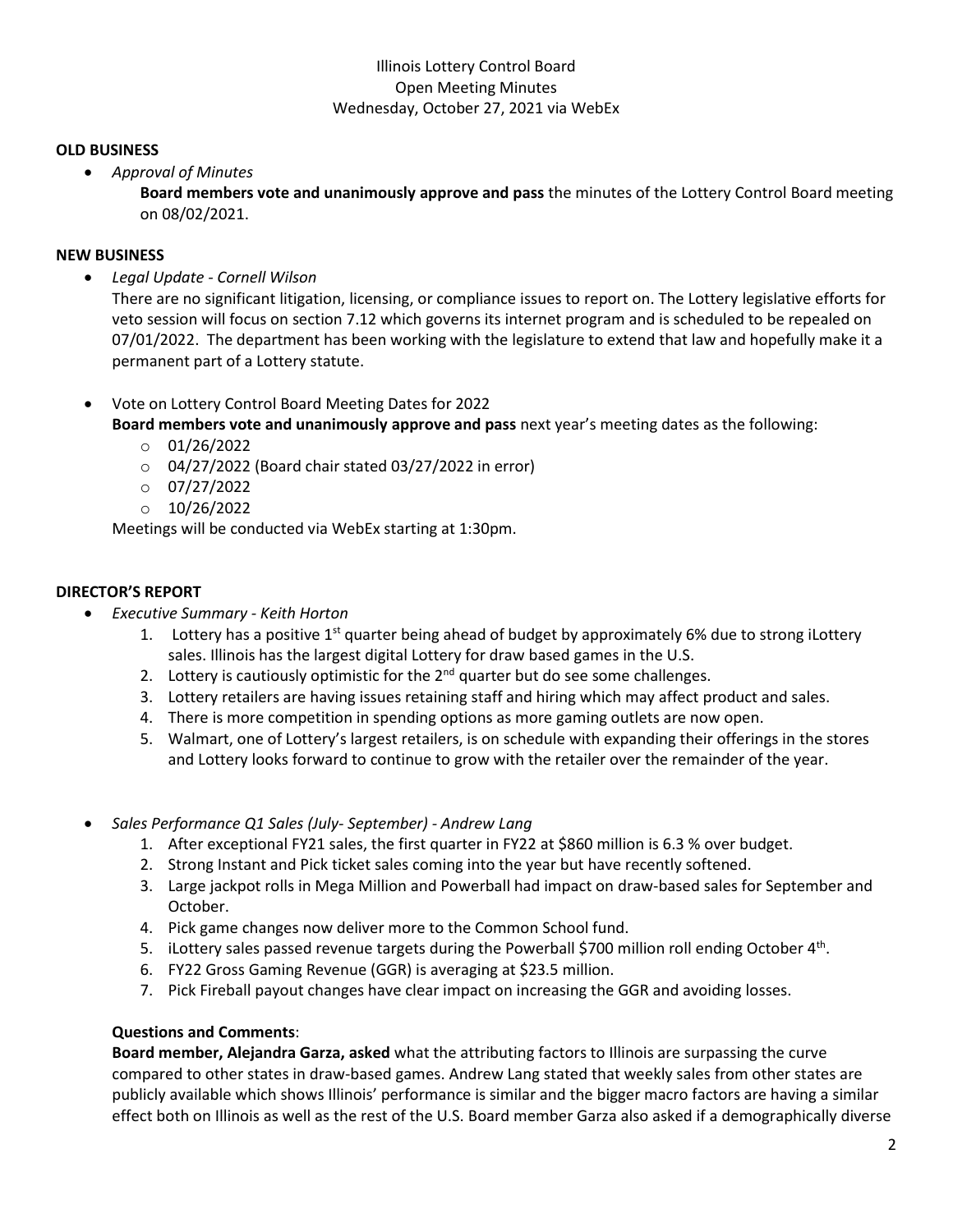base could be a driver. Andrew Lang stated that different states see different levels of performances for the same game due to cultural and historic reasons. Michigan having a smaller population does better than Illinois on Pick games whereas Texas, with a huge population performs poorly with Pick games. **Board member Garza asks** these questions to understand when decisions need to be made regarding the allocation of marketing and advertising PR dollars. Director Mays adds that Illinois was the first state to start selling online 10 years ago giving it a jumpstart. Illinois also sells all its draw-based games online compared to other states that have only sold Powerball and Mega Million.

**Board Chair Diana Sheehan asked** if there is a concern in the potential of loss in sales because of a lack of labor in the stores. Tom O'Connor stated yes that this is a concern that has been communicated from key accounts which have reduced store hours, fewer people to operate the store, longer lines, and other supply chain issues.

**Chair Sheehan also asked** if there are more consistent sales with less losses in places where there is a vending machine and if this is something that can be deployed quickly to offset labor issues. Tom O'Connor states that while vending machines do help, Camelot is still assessing if they are seeing less impact from the macro economics. Vending machines must be stocked and filled by employees of a store in which there is a shortage.

- *Finance – Carol Radwine*
	- 1. YTD Sales Revenue by Game total of \$859,357,495 with a note on Fast Play which started in September FY21 which is why there is a big difference between FY21 and FY22. Mega Million was rolling at the beginning of the fiscal year and was hit on September 21<sup>st</sup> for \$432 million. Rolls resulted in 1<sup>st</sup> quarter average jackpot for FY22 of \$212.3 Million compared to the 1<sup>st</sup> quarter in FY21 which had an average jackpot of \$61.1 Million. Powerball started the fiscal year with a rolling jackpot that was hit on October 4<sup>th</sup> at \$697 Million. The rolls resulted in a 1st quarter, average jackpot of \$309 Million compared to the 1st, quarter of 21, which had an average of \$75.4 Million
	- 2. Profit and Loss statement for FY22 has an operating income of \$211,970,493 with a slight difference in sales revenue due to recording of an allowance of uncollectibles. In FY21, we had unfavorable Pick hits that we have not experienced this fiscal year so far which has resulted in a lower price expense as percent of sales allowing to contribute more to the common school fund.
	- 3. Common School Fund and Capital Projects Fund transfers were prescribed and met at \$762.5 Million with \$3.7 Million contributed to the capital projects for FY21. The prescribed amount for FY22 is \$775 Million. We have transferred \$200 Million or 25.8 % so we are on track.
	- 4. In FY21 we had 9 specialty causes with Steam being for 1 year. Thus, in FY22 the Department is supporting 8 causes. Veteran Cash launches next week with the previous run selling out resulting in no transfers during the  $1<sup>st</sup>$  quarter of FY22.

# **Questions and Comments:**

**Board chair Diana Sheehan asked** if there has been peaks and valleys historically when it comes to the average payout per quarter to the common school fund. Carol Radwine stated that there have been peaks and valleys in each quarter. Prescribed amounts are based on monthly amounts from 2009 and we saw differences in how money was transferred then. So far, the Lottery is on track.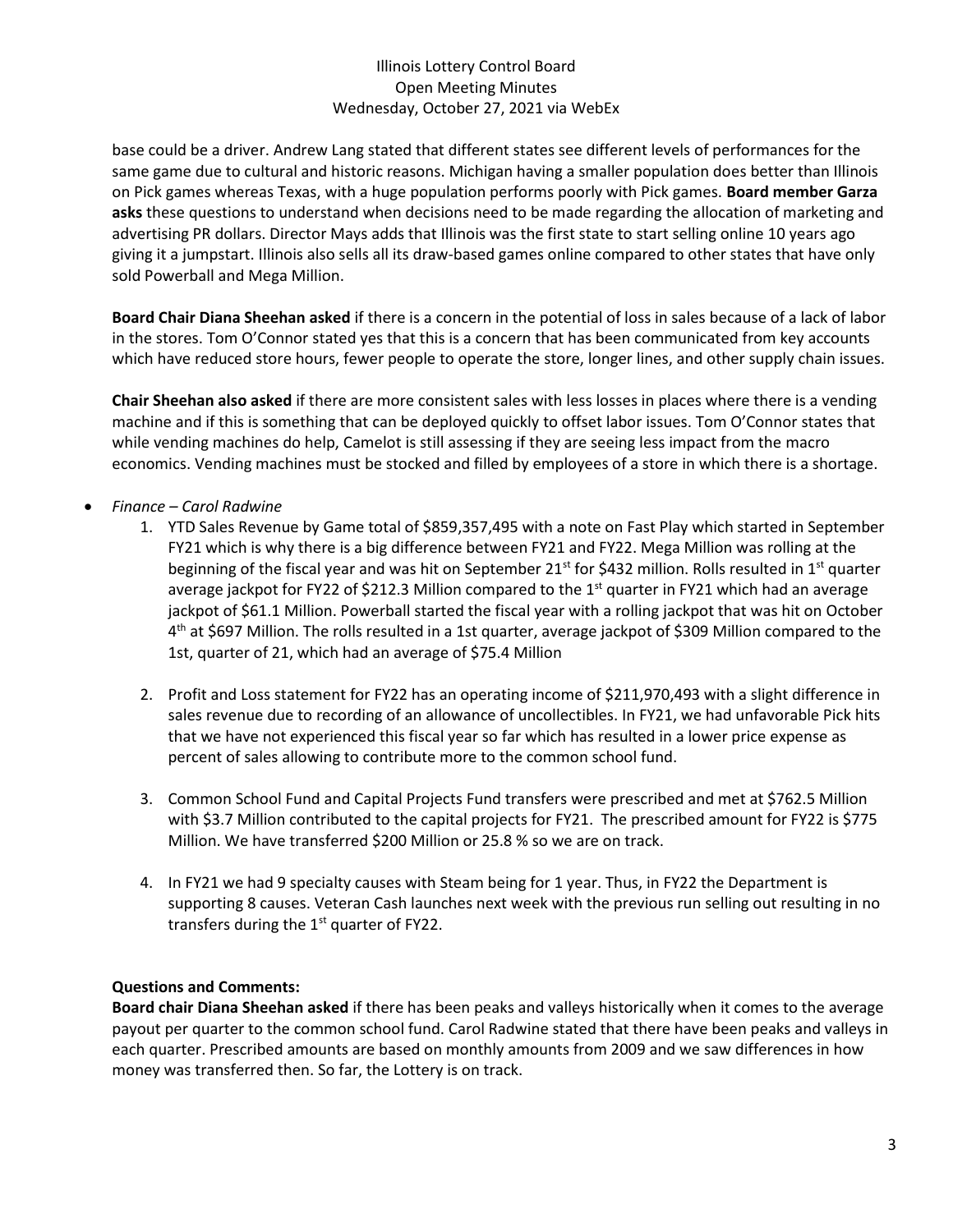- *Advertising & Marketing – Marissa Zimmerman*
	- 1. Campaign tracker for the Instants platform (Extreme Cash) did great with overall positive lifts and brand perceptions. Increase in purchase is a good indicator of sales. 62% of consumers thought the ads had strong branding.
	- 2. Media spend has moved to quarterly spend which allows to maintain flexibility and switch between products as needed. Holiday season increases media spend in the second quarter which brings opportunity to bring in frequency and new players into the category.
	- 3. July 2021 launched ads for Cash Extreme family and continued support for 7-11-21 family of tickets. Pick campaign ads continue with "Every Number is a Story" featuring Chicago Bulls player.
	- 4. August 2021-continue to build on Pick campaign with Chicago White Sox partnership. Silver/Gold Instant tickets launch. 3<sup>rd</sup> Powerball draw day on Monday was supported in retail, and media channels.
	- 5. September 2021- continues with Silver/Gold Instant tickets, pick support with White Sox going to the playoffs and promotion of the New Year Massive Money Sweepstakes that is being put on by Dick Clark production.
	- 6. October 2021 launch of Holiday tickets with people purchasing for themselves before gifting. Final push for jackpot rolls and seasonal Pick support.
	- 7. New Instants are highlighted in market from July to October.
	- 8. iLottery Performance 1<sup>st</sup> quarter revenue had growth of over 30% with revenue from CRM (email/app push marketing) being up 75% above YTD goal. Both Apple and Google Pay are now available as payment options for Lottery players.

### **Questions and Comments**:

**Board member, Sarah Alter, asked** if the Chicago Sky is on the radar for a partnership since their latest championship win. Marissa Zimmerman stated that Camelot is in conversation with them.

**Board chair, Diana Sheehan, asked** if there has been growth in downloads and is Lottery getting new players. Andrew Lang stated that he believes we are with just over 1 Million people in the last 90 days and over 100,000 players added regularly. 40% of sales comes from IOS app and Android is about 12%. Scott Gillard added that besides revenue goals there is player base and engagement goals. Right now, we are approximately at 471,000 total people within the platform with the goal year to date goal being 465,000. Increase in players goes up and down according to jackpots.

**Board member Diana Sheehan also asks** if Lottery has done its research to really understand who the users are on the app, how they are cross purchasing in the store and what brought them to the app so we can recruit new players. Marissa Zimmerman states that right now there is a code that if you scan it, it takes you to a landing page and choose your operating system. The tech team has built a code that automatically detects your operating system which is still in the testing process. This will make it easier for people to download the app. Camelot is taking its data and importing it to a data management platform to create look alike audiences to reach on who will play online.

**Board member Sarah Alter suggests** doing a pilot program with a big chain store like Walmart in possibly letting a store receive credit for advertising and promoting the download of the Lottery app. Marissa Zimmerman stated that Lottery does not have the capability to do that given the number of independent retailers and something to take into consideration starting with Walmart.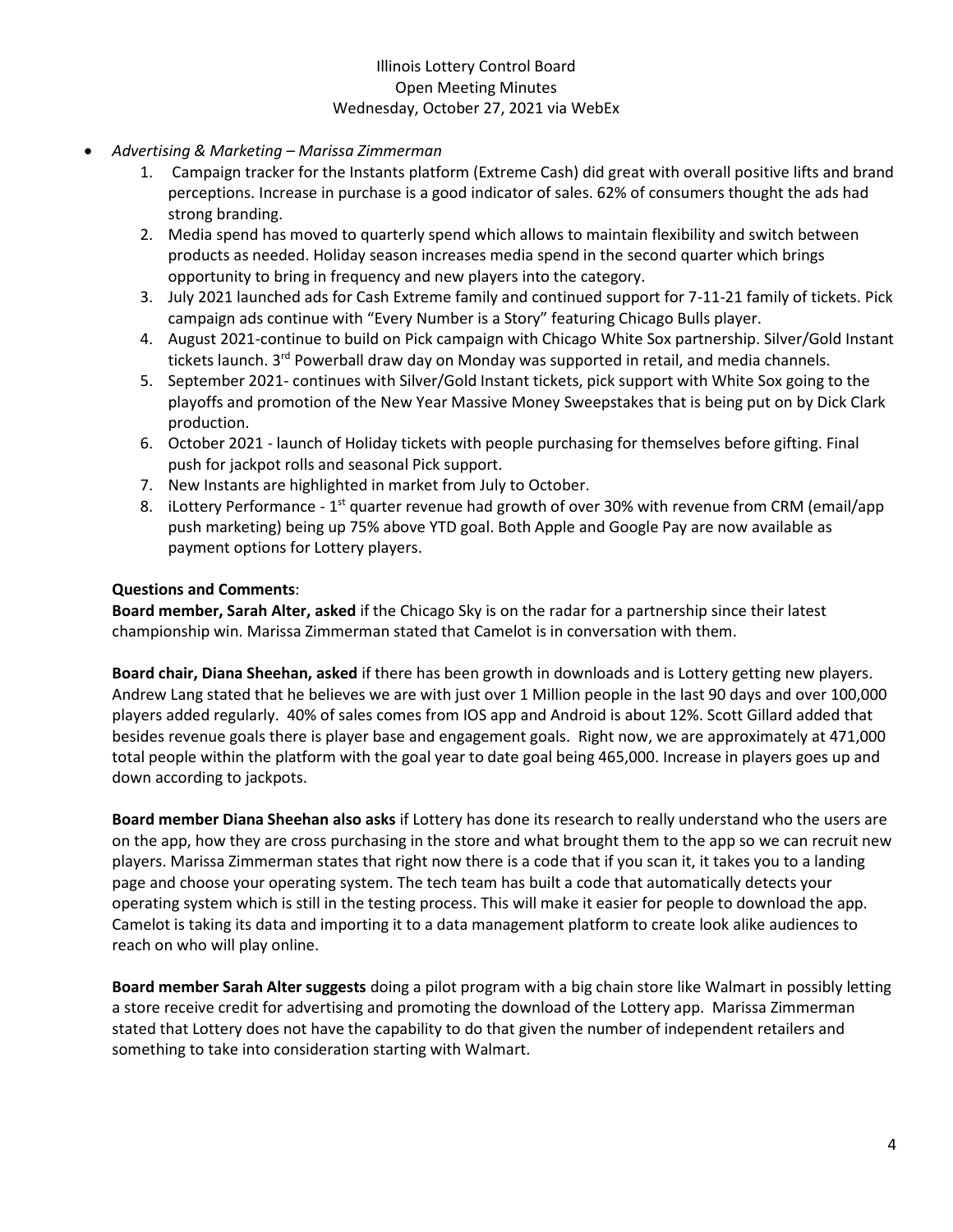**Board member Diana Sheehan asks** if Lottery can sell Instants through the Jewel Grocery store platform. Marissa Zimmerman stated that it cannot.

**Board member Sarah Alter asks** if a grocer can purchase Lottery tickets in bulk and give them away as an incentive. Tom O' Connor says Casinos will buy in bulk and give them away to loyal players.

**Board member Diana Sheehan asks** if the Lottery app has geo location embedded where if a player drives up to a store, they will be prompted to purchase tickets there. Marissa Zimmerman stated that she did not know if the app had that capability and will have to follow up.

- Retail Tom O'Connor
	- 1. Retail promotions are active with key accounts as with some independents driving cross purchase of lottery and other categories in the store rewarding loyal shoppers within their program.
	- 2. Driving Pick game purchase and aligned and coordinated with the holiday events.
	- 3. Incentives are active to drive compliance with vending machines to keep them full, and for activation of new games.
	- 4. Bundles are being explored at retailers by selecting different games and have them sold as a prepackage.
	- 5. On track with the retail expansion in Walmart by having 170 stores opened by February 2022. Some CVS stores could not be opened due to a slight remodel within the store and plan to be open by next year.
	- 6. 22 independent retailers have been opened since June with 50 applications in process.

#### **Questions and Comments**:

**Board Chair Diana Sheehan asked** if targets have been set for ongoing consistency for new acquisitions or new independents. Tom O'Connor says that yes and those targets are revised for the year with the goal of adding 200 retailers. This is being done by having the right flyers sent to the right target following up with a salesperson who can answer questions to close the deal. **Chair Sheehan asks** what the barriers are to getting an independent retailer to close. Tom O'Connor states that some barriers are religious and moral beliefs, having enough space and not having enough staff.

- *Public Relations and Responsible Play - Emilia Mazur*
	- 1. PR has been focused on driving awareness of the growing jackpots and continue with the winning storytelling.
	- 2. Specialty ticket for homelessness prevention was launched. The Lottery sponsorship partnered with the boys and girls club alliance to support the after-school program. The program provides support to students across Illinois that are still affected by the pandemic by offering tutoring, homework help and learning activities reaching 60,000 students.
	- 3. Efforts remain focused on achieving level 4 certification under the World Lottery Association. A mystery shopper pilot was launched in September for shoppers to visit retailers across Illinois to improve support within the retail environment to see if responsible gaming brochures are located within the store and having retailers ID their customers that look 25 and under. Recommendations from the pilot are still being assessed and recommendations will follow.
	- 4. Gift responsively campaign will launch over the holiday season stressing that lottery tickets are not suitable gift for children.
	- 5. Responsible gaming training will be provided for all new hired employees.